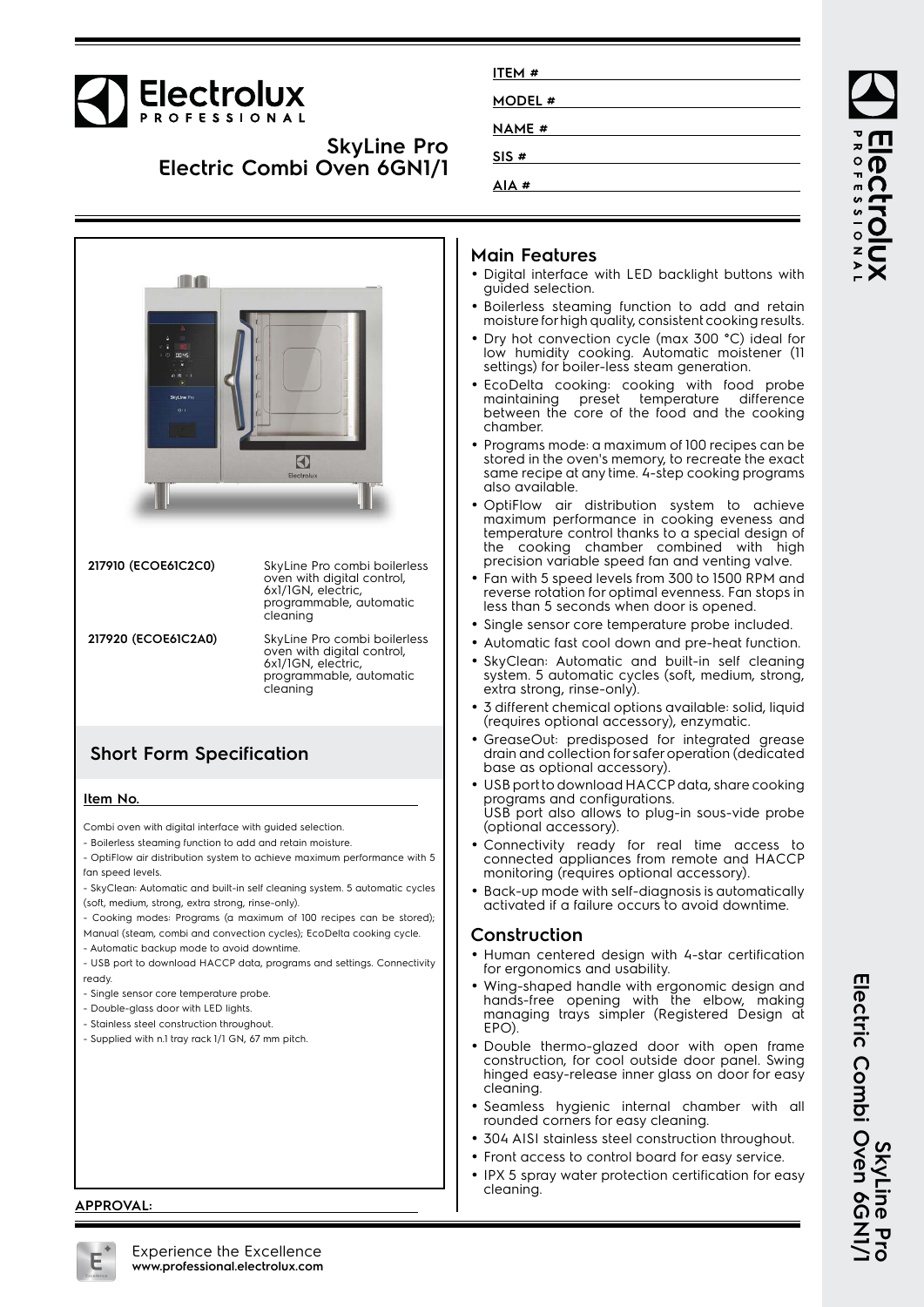

• Supplied with n.1 tray rack 1/1 GN, 67 mm pitch.

#### **Optional Accessories**

| • Water softener with cartridge and flow | <b>PNC 920002</b> |
|------------------------------------------|-------------------|
| meter for 6 & 10 GN 1/1 ovens (low-      |                   |
| medium steam usage - less than 2hrs      |                   |
| per day full steam)                      |                   |

- Water softener with cartridge and flow meter (high steam usage) PNC 920003 ❑
- Water softener with salt for ovens with automatic regeneration of resin PNC 921305 ❑
- Resin sanitizer for water softener (921305) PNC 921306 ❑
- Wheel kit for 6 & 10 GN 1/1 and 2/1 GN oven base (not for the disassembled one) PNC 922003 ❑
- Pair of AISI 304 stainless steel grids, GN PNC 922017 1/1  $\Box$
- Pair of grids for whole chicken (8 per grid - 1,2kg each), GN 1/1 PNC 922036  $\Box$
- AISI 304 stainless steel grid, GN 1/1 PNC 922062 ❑
- Grid for whole chicken (4 per grid 1,2kg PNC 922086 each), GN 1/2 ❑
- External side spray unit (needs to be mounted outside and includes support to be mounted on the oven) PNC 922171 ❑
- Baking tray for 5 baguettes in perforated aluminum with silicon coating, 400x600x38mm PNC 922189  $\Box$
- Baking tray with 4 edges in perforated aluminum, 400x600x20mm PNC 922190 ❑
- Baking tray with 4 edges in aluminum, 400x600x20mm PNC 922191 ❑
- Pair of frying baskets PNC 922239 ❑
- AISI 304 stainless steel bakery/pastry grid 400x600mm PNC 922264 ❑
- Double-step door opening kit PNC 922265 ❑
- Grid for whole chicken (8 per grid 1,2kg PNC 922266 each), GN 1/1 ❑
- USB probe for sous-vide cooking PNC 922281 ❑
- Grease collection tray, GN 1/1, H=100 mm PNC 922321  $\Box$
- Kit universal skewer rack and 4 long skewers for Lenghtwise ovens PNC 922324  $\Box$
- Universal skewer rack PNC 922326  $\Box$
- 4 long skewers PNC 922327 ❑
- Smoker for lengthwise and crosswise oven (4 kinds of smoker wood chips are ❑ available on request) PNC 922338
- Water nanofilter for 6 & 10 GN 1/1 ovens PNC 922342
- ❑ • External reverse osmosis filter for 6 & 10 GN 1/1 ovens PNC 922343  $\Box$
- Multipurpose hook PNC 922348  $\Box$
- 4 flanged feet for 6 & 10 GN , 2", 100-130mm PNC 922351 ❑ PNC 922362
- Grid for whole duck (8 per grid 1,8kg each), GN 1/1  $\Box$



- Wall mounted detergent tank holder PNC 922386 ❑
- Tray rack with wheels, 6 GN 1/1, 65mm pitch PNC 922600 ❑
- Tray rack with wheels, 5 GN 1/1, 80mm pitch PNC 922606 ❑ • Bakery/pastry tray rack with wheels 400x600mm for 6 GN 1/1 oven and blast PNC 922607 ❑
- chiller freezer, 80mm pitch (5 runners) • Slide-in rack with handle for 6 & 10 GN 1/1 oven PNC 922610 ❑
- • Open base with tray support for 6 & 10 GN 1/1 oven PNC 922612 ❑
- • Cupboard base with tray support for 6 & 10 PNC 922614 ❑ GN 1/1 oven
- Hot cupboard base with tray support for 6 PNC 922615 ❑ & 10 GN 1/1 oven holding GN 1/1 or400x600mm
- Grease collection kit for GN 1/1-2/1 cupboard base (trolley with 2 tanks, open/ close device and drain) PNC 922619 ❑
- • Stacking kit for electric 6+6 GN 1/1 ovens or PNC 922620 ❑ electric 6+10 GN 1/1 GN ovens
- Trolley for slide-in rack for 6 & 10 GN 1/1 oven and blast chiller freezer PNC 922626 ❑
- • Trolley for mobile rack for 2 stacked 6 GN 1/1 ovens on riser PNC 922628 ❑
- • Trolley for mobile rack for 6 GN 1/1 on 6 or 10 GN 1/1 ovens PNC 922630 ❑
- Riser on feet for 2 6 GN 1/1 ovens or a 6 GN PNC 922632 ❑ 1/1 oven on base
- Riser on wheels for stacked 2x6 GN 1/1 ovens, height 250mm PNC 922635 ❑
- Stainless steel drain kit for 6 & 10 GN oven, dia=50mm PNC 922636 ❑
- Plastic drain kit for 6 &10 GN oven, dia=50mm PNC 922637 ❑
- • Trolley with 2 tanks for grease collection PNC 922638 ❑ •
	- Grease collection kit for open base (trolley with 2 tanks, open/close device and drain) PNC 922639 ❑
- Wall support for 6 GN 1/1 oven PNC 922643 □
- Dehydration tray, GN 1/1, H=20mm PNC 922651 ❑
- Flat dehydration tray, GN 1/1 PNC 922652 ❑ PNC 922653 ❑
- • Open base for 6 & 10 GN 1/1 oven, disassembled - NO accessory can be fitted with the exception of 922382
- Bakery/pastry rack kit for 6 GN 1/1 oven with PNC 922655 ❑ 5 racks 400x600mm and 80mm pitch
- Stacking kit for gas 6 GN 1/1 oven placed on 7kg and 15kg crosswise blast chiller freezer PNC 922657 ❑
- Heat shield for stacked ovens 6 GN 1/1 on 6 PNC 922660 ❑ GN 1/1
- Heat shield for stacked ovens 6 GN 1/1 on 10 GN 1/1 PNC 922661 ❑
- Heat shield for 6 GN 1/1 oven PNC 922662 □ • Compatibility kit for installation of 6 GN 1/1 PNC 922679 ❑
- electric oven on previous 6 GN 1/1 electric oven
- Fixed tray rack for 6 GN 1/1 and 400x600mm grids PNC 922684 ❑ • Kit to fix oven to the wall PNC 922687 ❑
- Tray support for 6 & 10 GN 1/1 open base PNC 922690 ❑



The company reserves the right to make modifications to the products without prior notice. All information correct at time of printing.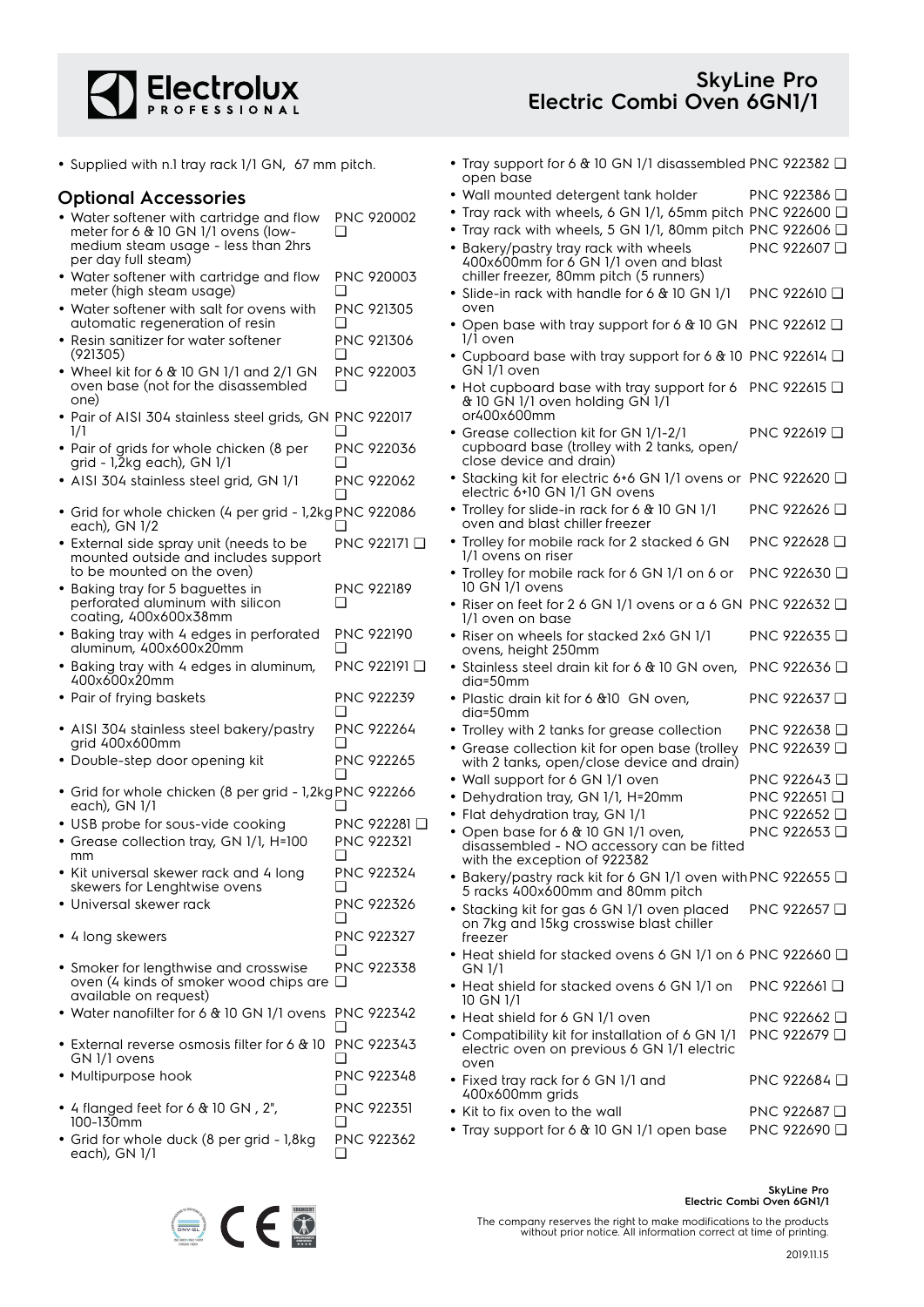

| • 4 adjustable feet with black cover for 6<br>& 10 GN ovens, 150-200mm      | ப      | <b>PNC 922693</b>          |
|-----------------------------------------------------------------------------|--------|----------------------------|
| • Wifi board (NIU)                                                          |        | PNC 922695                 |
| • Detergent tank holder for open base                                       |        | PNC 922699                 |
| • Bakery/pastry runners 400x600mm for 6 PNC 922702<br>& 10 GN 1/1 oven base |        |                            |
| • Wheels for stacked ovens                                                  | ı 1    | <b>PNC 922704</b>          |
| • Spit for lamb or suckling pig (up to 12kg) PNC 922709<br>for GN 1/1 ovens |        |                            |
| • Probe holder for liquids                                                  |        | <b>PNC 922714</b>          |
| • Odourless hood with fan for 6 & 10 GN<br>1/1 electric ovens               | □      | PNC 922718                 |
| • Condensation hood with fan for 6 & 10<br>GN 1/1 electric oven             | □      | PNC 922723                 |
| • Exhaust hood with fan for 6 & 10 GN 1/1<br>ovens                          |        | PNC 922728                 |
| • Exhaust hood without fan for 6&10<br>1/1GN ovens                          | □      | PNC 922733                 |
| · Fixed tray rack, 5 GN 1/1, 85mm pitch                                     | H      | <b>PNC 922740</b>          |
| $\bullet$ 4 high adjustable feet for 6 & 10 GN<br>ovens, 230-290mm          |        | PNC 922745                 |
| • Tray for traditional static cooking,<br>H=100mm                           | ப      | <b>PNC 922746</b>          |
| · Double-face griddle, one side ribbed<br>and one side smooth, 400x600mm    | ∣ 1    | PNC 922747                 |
| • Non-stick universal pan, GN 1/1,<br>H=20mm                                | ∣ 1    | <b>PNC 925000</b>          |
| • Non-stick universal pan, GN 1/1,<br>H=40mm                                |        | <b>PNC 925001</b>          |
| · Non-stick universal pan, GN 1/1,<br>H=60mm                                | □      | PNC 925002                 |
| · Double-face griddle, one side ribbed<br>and one side smooth, GN 1/1       | ப      | <b>PNC 925003</b>          |
| Aluminum grill, GN 1/1                                                      |        | PNC 925004                 |
| • Frying pan for 8 eggs, pancakes,<br>hamburgers, GN 171                    |        | <b>PNC 925005</b>          |
| · Flat baking tray with 2 edges, GN 1/1                                     |        | PNC 925006                 |
| · Baking tray for 4 baguettes, GN 1/1                                       | ⊔      | PNC 925007                 |
| · Potato baker for 28 potatoes, GN 1/1                                      | ப      | <b>PNC 925008</b>          |
| • Non-stick universal pan, GN 1/2,<br>H=20mm                                | ப      | PNC 925009                 |
| • Non-stick universal pan, GN 1/2,<br>H=40mm                                | $\Box$ | <b>PNC 925010</b>          |
| • Non-stick universal pan, GN 1/2,<br>H=60mm                                |        | PNC 925011 □               |
| • Wood chips: oak, 450gr                                                    | ப      | PNC 930209                 |
| • Wood chips: hickory, 450gr                                                | ❏      | PNC 930210                 |
| • Wood chips: maple, 450gr<br>· Wood chips: cherry, 450gr                   | ப      | PNC 930211 ❑<br>PNC 930212 |
| • Compatibility kit for installation on<br>previous base GN 1/1             | ப      | PNC 930217                 |



The company reserves the right to make modifications to the products without prior notice. All information correct at time of printing.